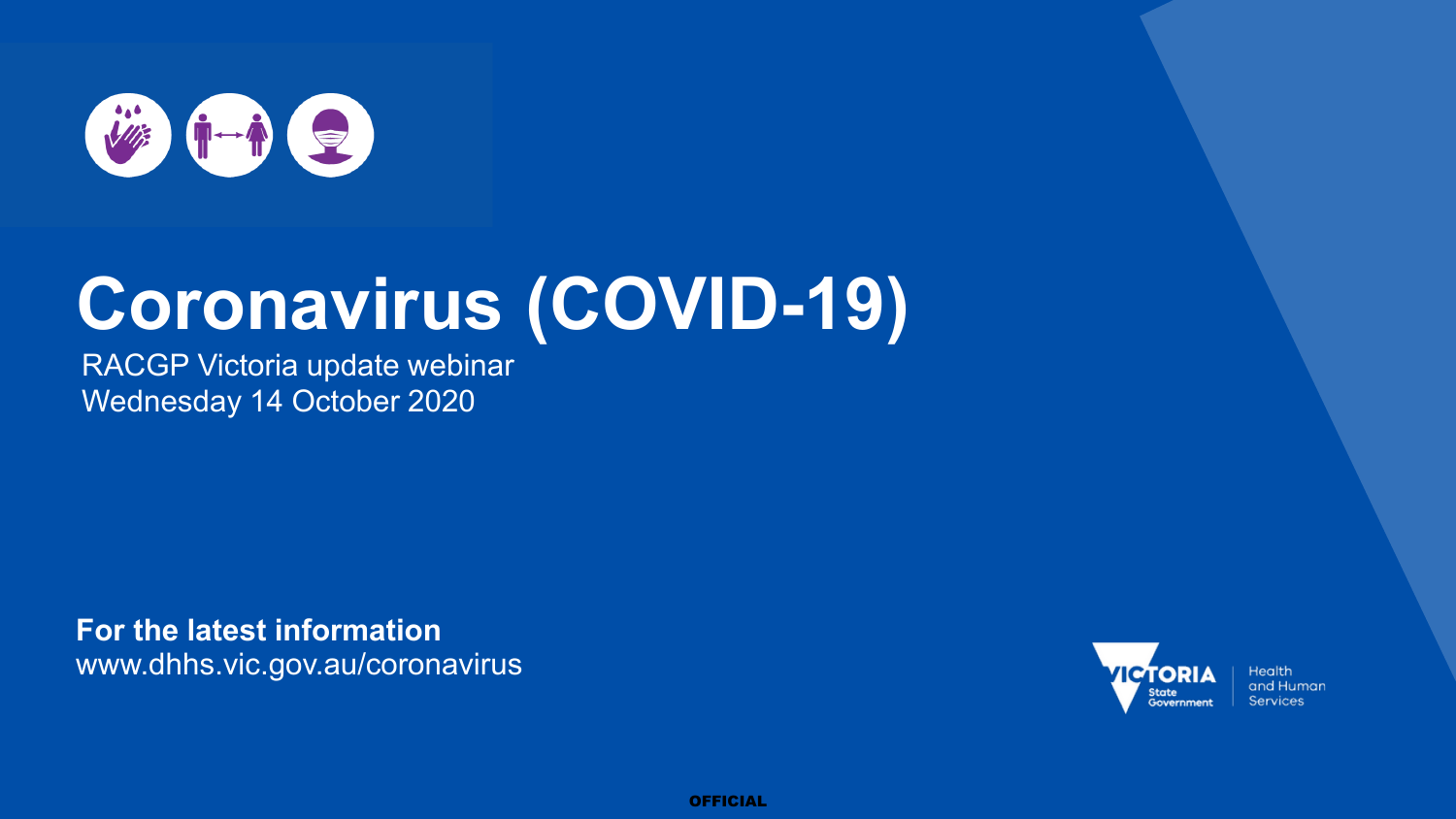### **Situation in Victoria**

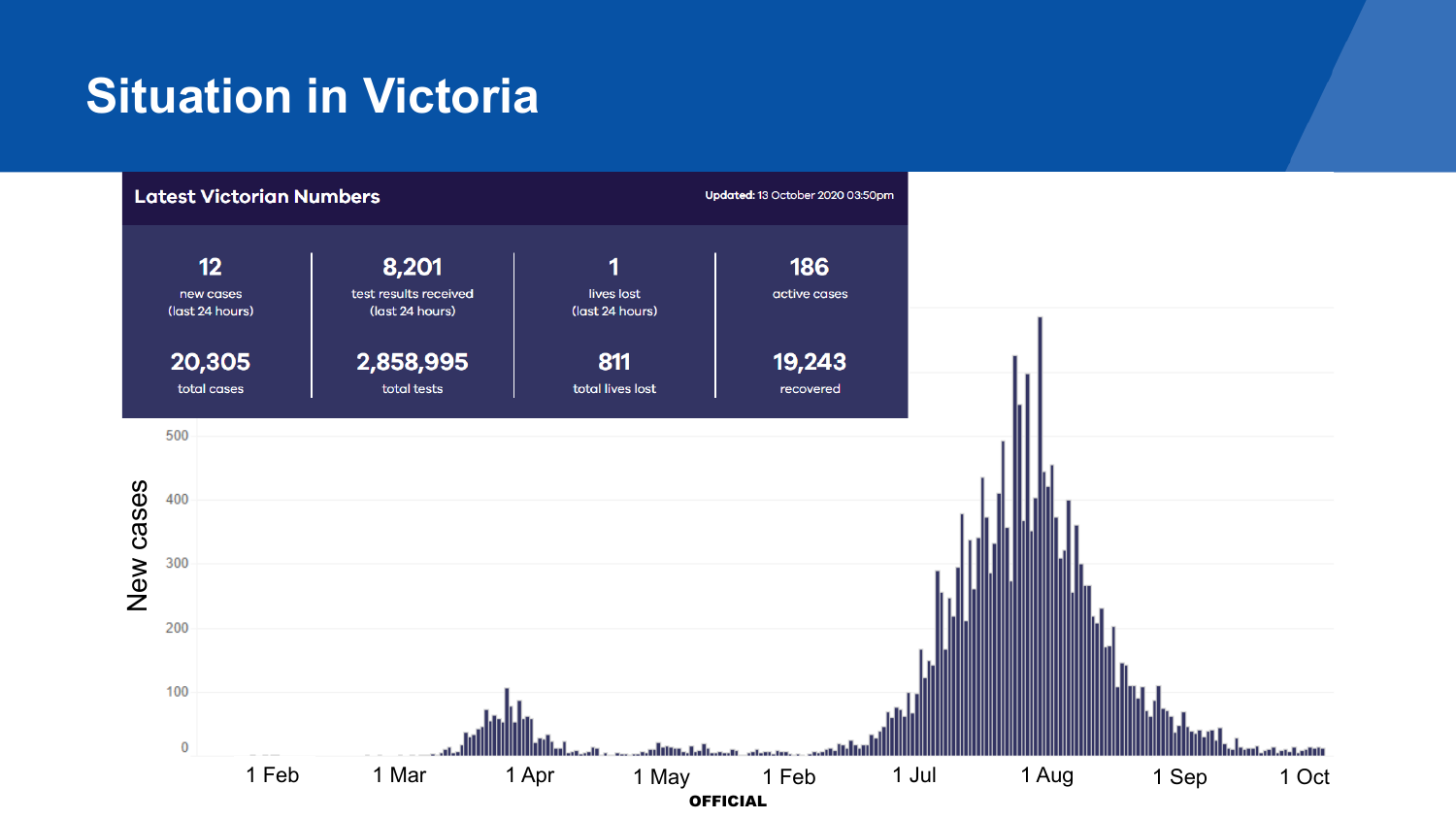#### **Transmission of COVID-19**

#### **Mode of transmission over time**

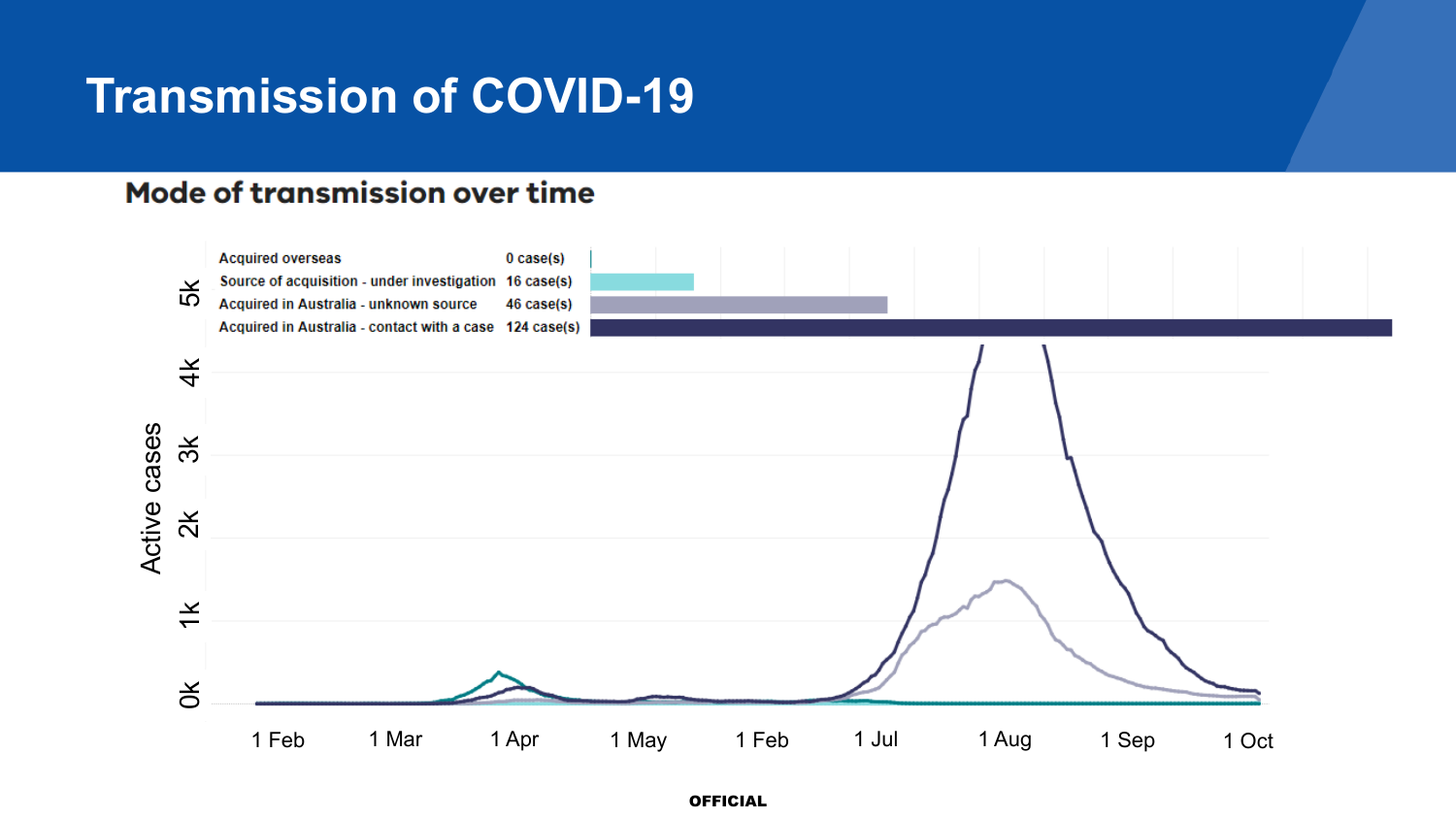#### **Testing Update Overall Strategic Approach**

**Over the coming months, three tiers of potential COVID-19 infection in the Victorian community require CET to deliver three levels of testing response, enabled by fast pathology turnaround times**

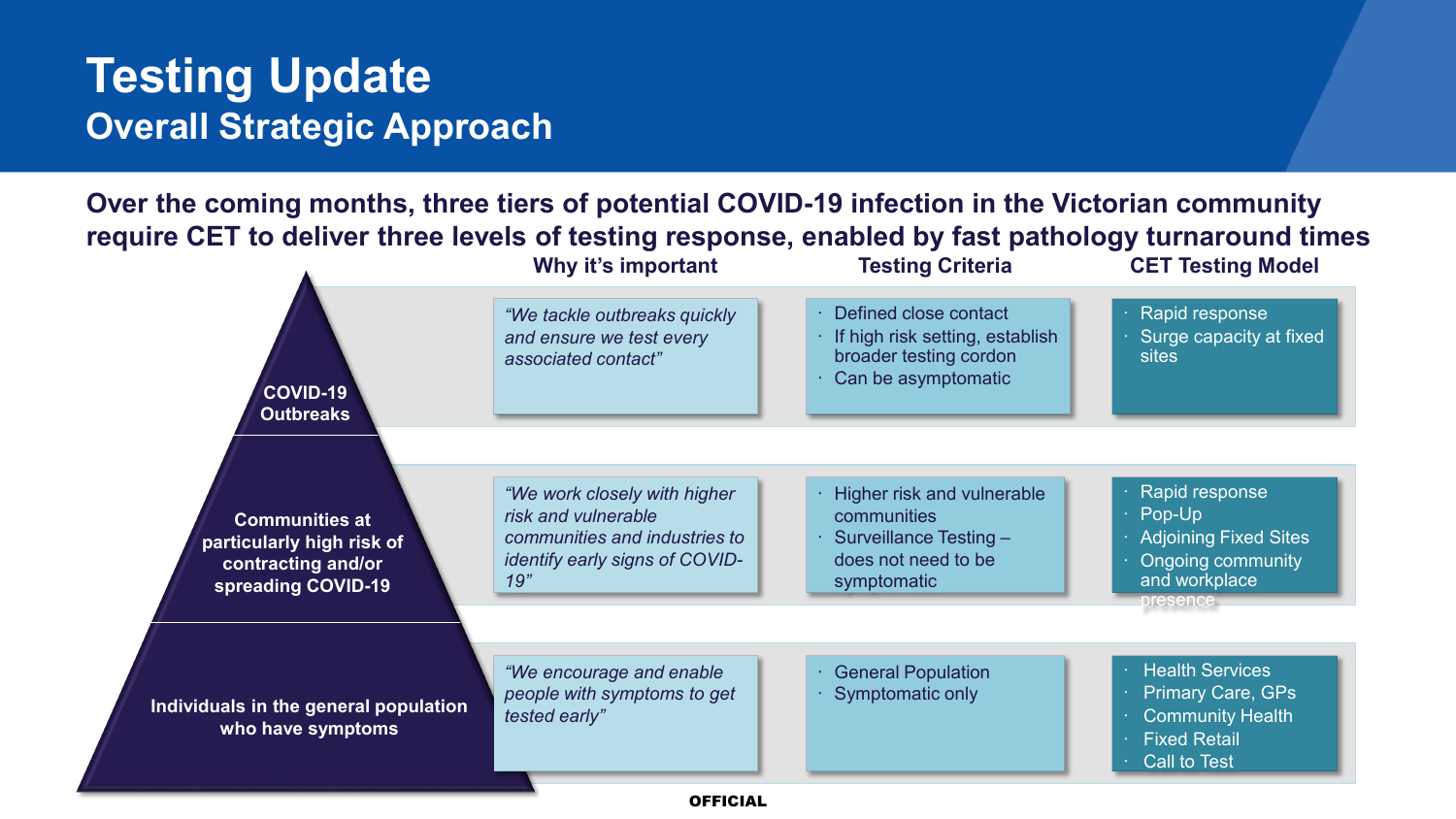### **Testing Update**

## **Surveillance Testing**

- 28 facilities (18 different businesses) report that surveillance testing took place last week
	- 19 metro and 9 regional
- 1,776 workers were tested from these facilities
	- Out of a weekly workforce of 8,092 which equals 22%
- **These facilities came from 16 different LGAs** 
	- Wyndham (7), Whittlesea (3) and Geelong (3) were the most represented.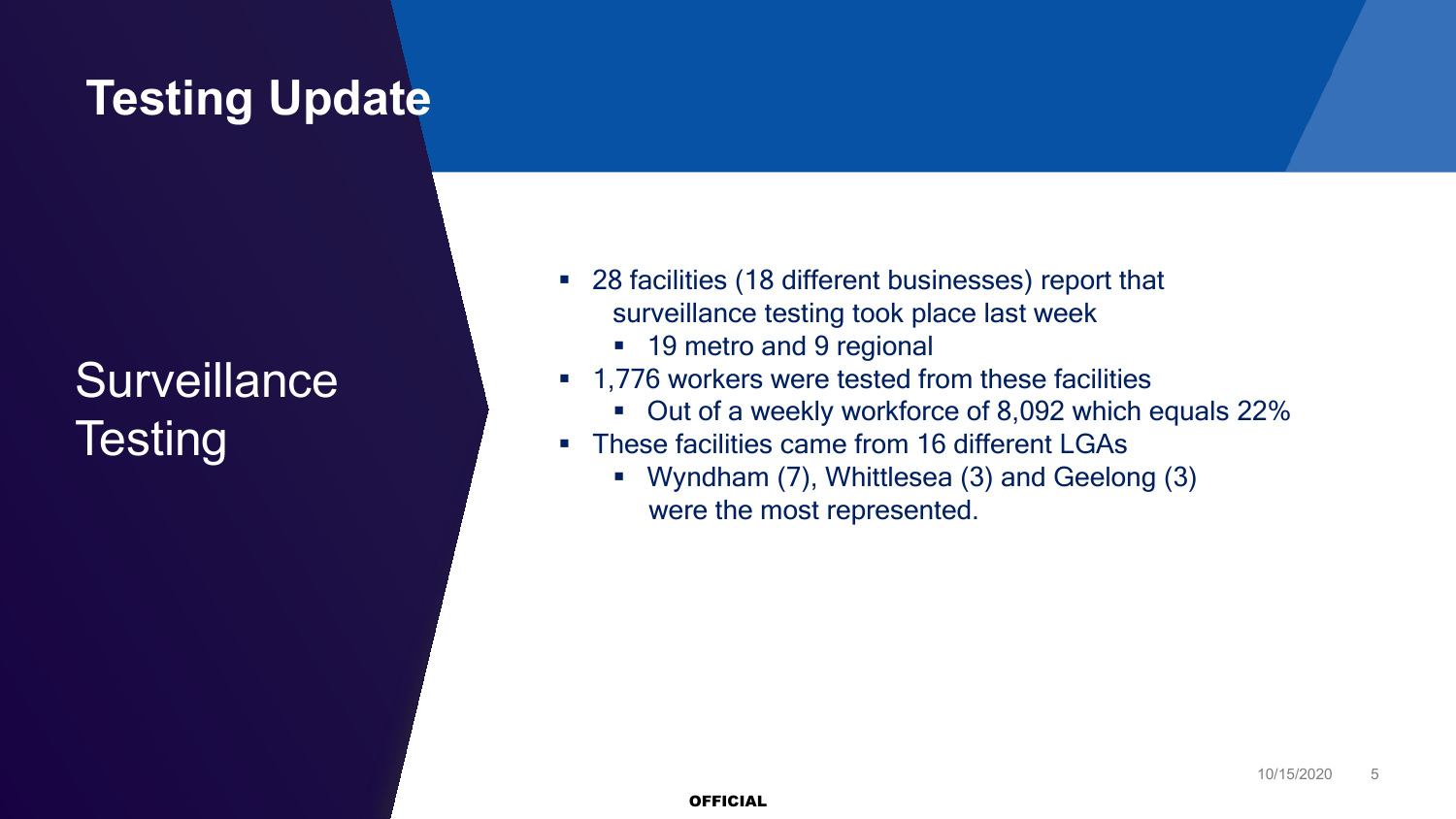### **Testing Update**

**Wastewater Surveillance** 

- A total of 42 wastewater treatment plants participating in the state wide wastewater surveillance program
- 36 regional and 6 metro sites (inclusive of 10 new sites)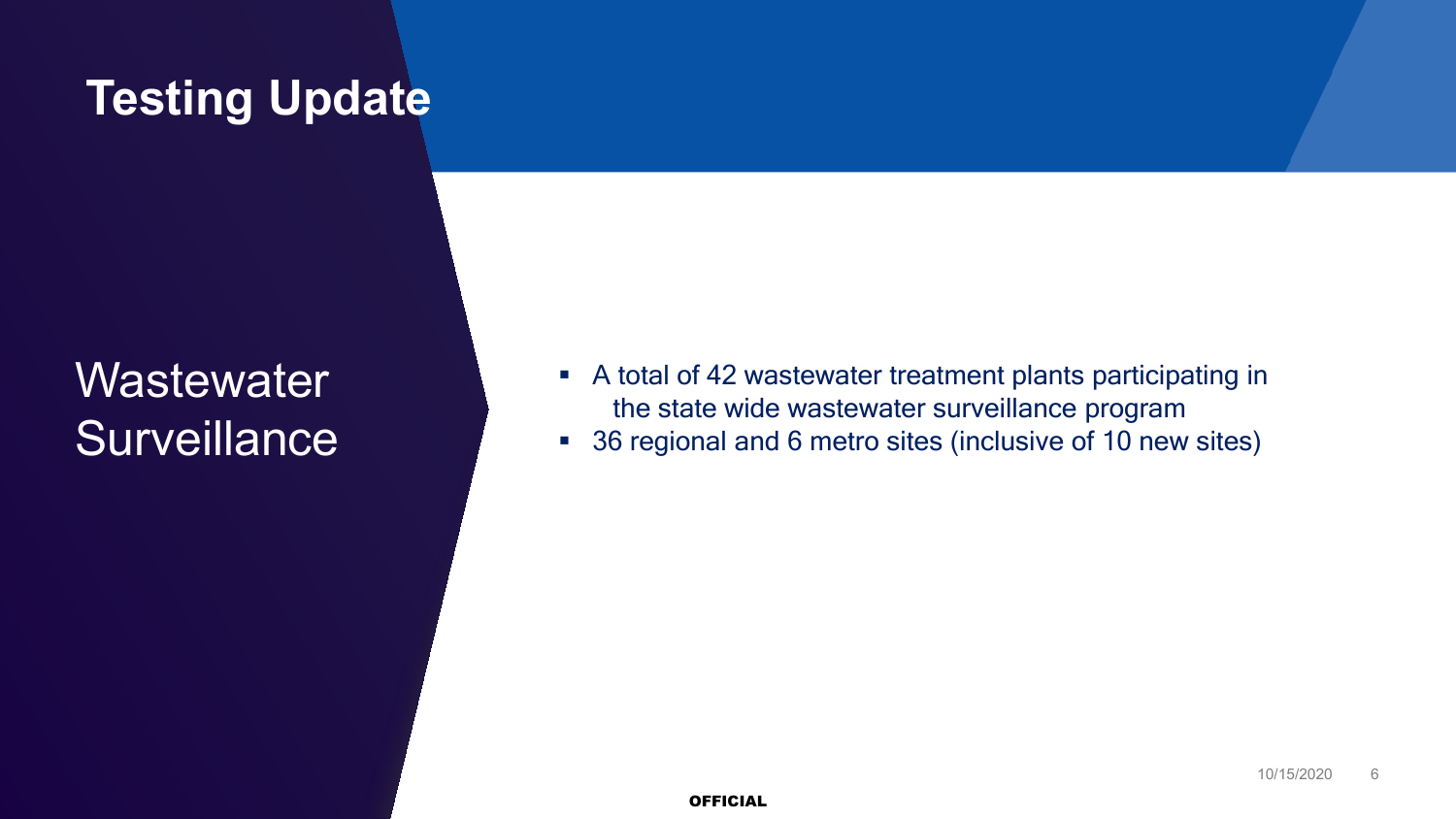### **Testing Update**

#### Saliva Testing

■ Saliva Testing is underway in regional Victoria, as the government's food supply industry surveillance testing program.

#### **Phase 2**

- We expect to test more than 700 workers each week.
- Saliva samples will be processed by the Victorian Infectious Diseases Reference Laboratory.
- This is part of the government's work to assess alternate ways to undertake COVID screening tests, that provide a more comfortable

**OFFICIAL** experience for patients

#### **Week of 12 October**

- The testing has already taken place at Woodward Foods, Hazeldene's, and KR Castlemaine.
- Greenham's Tongala and Moira Mac's Bendigo lined up for

later this week.

7 10/15/2020